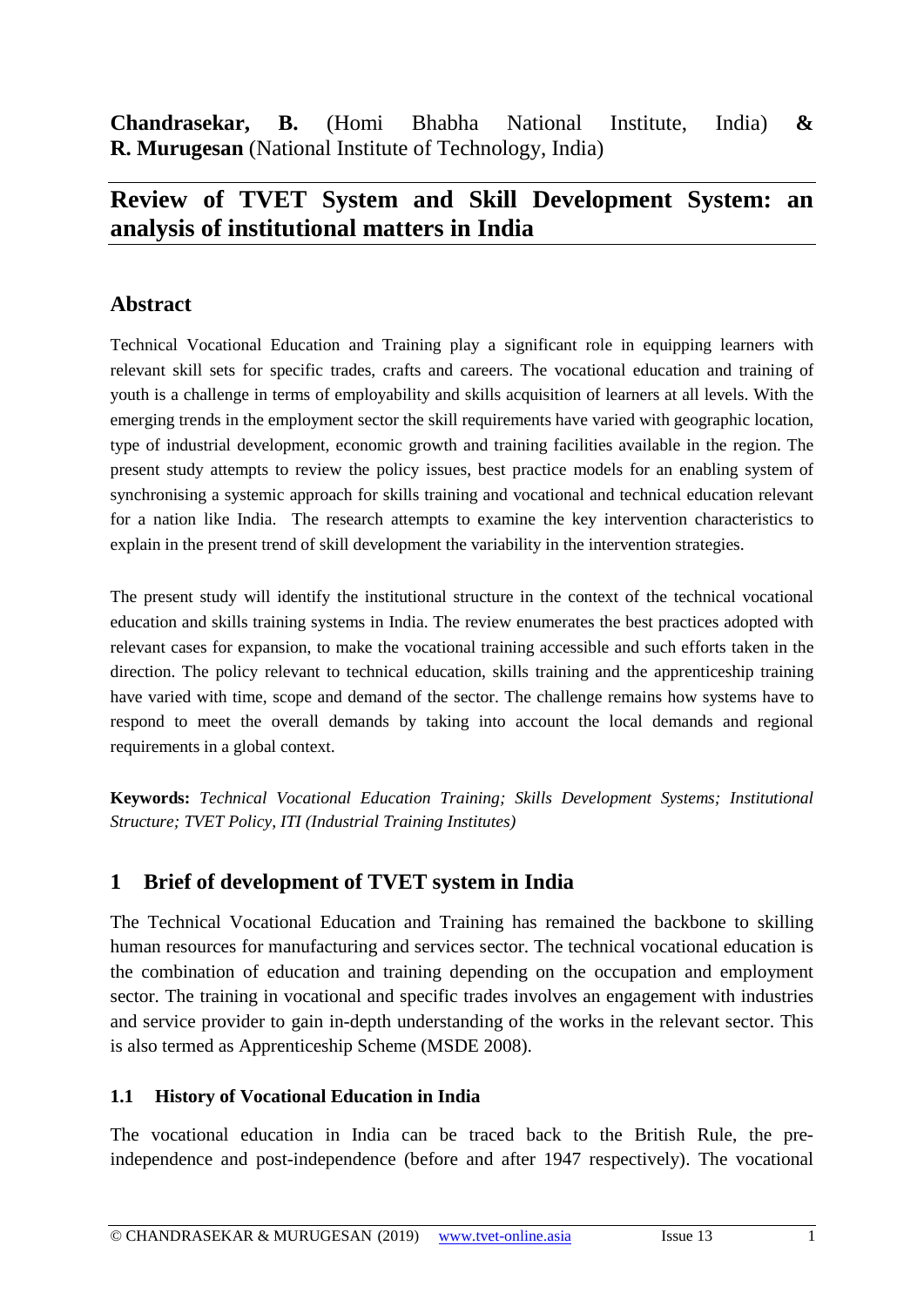education received little significance before 1947, however the need was felt across the sectors. There were several committees and policy initiatives during pre-independence to strengthen the policy of the government, key policy emerged from the Education Committees, Reports and independent commissions constituted by the then Governments, which included: (a) Wood Despatch (1854), (b) Indian Education Commission (1882), (c) Rise of National Education Movement (1905-1921), (d) the Hartog Committee (1929), (e) The Sapru Committee (1934), (f) the Zakir Hussain Committee (1937), (g) Abbot Wood Report (1937), (h) Sargent Report and Central Advisory Board on Education (1944), Shivaji Bapu Patil (2003). It may be seen from the above, these initiatives formed the foundation for the evolution of designing the relevant education and training systems for India. It may also be noted that even the institutions that came into existence in the pre-independence time still remain the epitome of the education system. This can be seen predominantly in the higher education sector and very less in the technical vocational education. Key highlights of the recommendations of the Committee are discussed.

The Sapru Committee (1934) recommended, formal education system with fixed number of years for education at the schooling i.e., 5 years for primary, 3 for secondary with vocational studies commencing after 11 years of school education. While, Zakir Hussain Committee recommended the pedagogical aspects, assessment and evaluation, student retention in the classroom for instructional learning, the aspects of free compulsory education was stressed during this phase. While pedagogy was dealt in details, the committee recommended the classroom teaching using the regional languages (mother tongue). This committee also stressed on the learning resources such as availability of textbooks, laboratory/ workshop resources received greater attention with vocational education at the secondary level itself.

The Abbot-Wood Report (1937) highlighted the vocationalization of secondary education, where-in pre-final and final year of school students specialize in the required fields of training. Some of the key issued identified during this stage included lack of funds, lack of trained teachers and the type of teachers available for various disciplines of study, which varied with scope and potential.

Post the independence much development was seen. In general the education sector were given the priority, while vocational education received its due advantage realizing the significance of labour market demand. Several committees, commissions laid emphasis on vocational education, the significant included (a) University Education Commission (1948- 49), (b) Secondary Education Commission (1952-53), (c) Kothari Commission (1964-65), (d) Central Advisory Board of Education (1967), (e) National Policy on Education (1968), (f) Report of the Working Group on vocationalization (Subanayagam Report, (1978), (g) Adiseshiah Report – Vocationalization of Higher Secondary Education  $\&$  10+2 Committee (1977), (h) Working Group on Vocationalization of Education (Kulandiswamy Report) (1985), (i) National Policy on Education and the Action Programme on Vocational Education (1986), and (j) National Policy on Education 1986, Revised Policy (1992).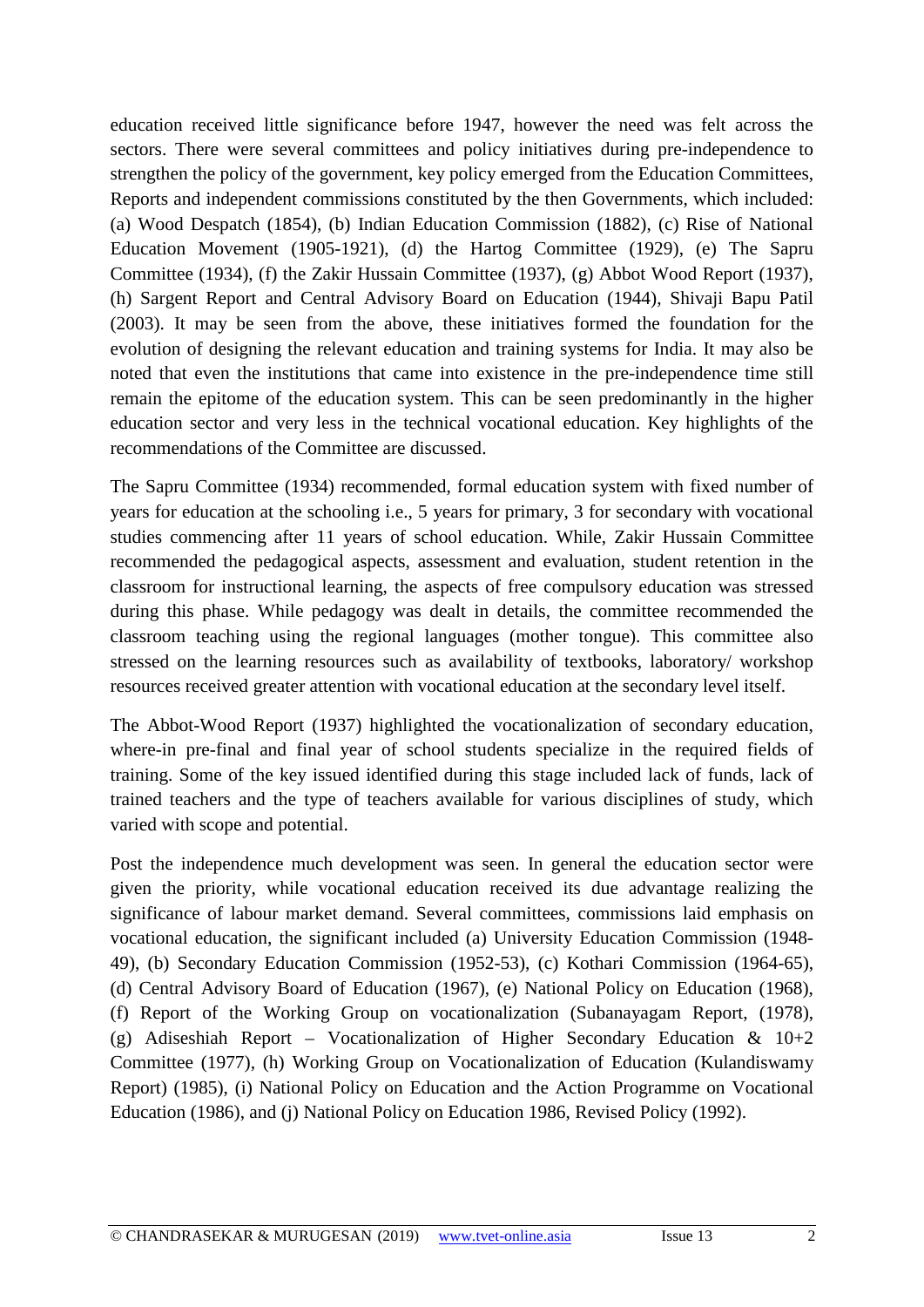The significant change occurred during the period of Kothari Commission, wherein key initiatives to strengthen TVET system viz., manpower assessment were made, basis the vocationalization at higher secondary stage for variety of areas (included trades in agriculture, engineering and non-engineering), inclusiveness for rural boys to pursue such vocational courses, most important, grants were earmarked for promotion and development at all levels. Vocational courses after 10 years schooling was emphasised for rapid expansion. Courses in health sector, administration, commerce, small scale industries were introduced. The certification level were also clearly demarcated Certificate courses, Diploma, Post-diploma were offered basis the recommendations of this Committee.

The Subanayagam Report (1978) basis the detailed vocational surveys, recommended series of strategies for expansion of ITI in the rural areas (ITIs are the units of training service providers established by the govt. either state or central which follow the prescribed national curriculum, syllabus and certification), providing training to teachers for imparting vocational training, availability of teaching and learning resources, linking vocational training to main education programme and apprenticeship facilities. It is at this stage that the National Council for Vocational Education was set up along with the state councils in the states to undertake implementation activities. Furthermore, the government solicited support of private sector for technical and vocational training and education.

Kulandaiswamy Report (1985) recommended significant change in restructuring the TVET system. The report had presented a new concept of Technical and Vocational Education and Training and recommended courses relevant to various employment sectors according to needs of industry stakeholders. It was at this stage that various institutions at national, regional and state level were established such as the All India Board of Vocational Education, Bureau of Vocational Education, State Council for Vocational Education, district level committees etc. The National Council for Education Research and Training, an autonomous institute of Ministry of Human Resource Development (MHRD) was given the full responsibility of preparing curriculum for vocational education in schools including the textbooks.

Thus, it is seen that the vocational education and training remain the core instrument for skilling the learners and aspirants relevant to the job market. The government at the national level emphasized TVET at all levels (from general education to higher education level) and the focus varied with time and demand. The government has accorded priority to skill development as the Central Sector Scheme to promote TVET in partnership with industry stakeholders (MSDE 2008).

#### **1.2 Recent Development in Technical Vocational Education & Training system**

The sequential changes to the TVET system enhanced the requirement for change in the organizational structure to address the core aspects of vocationalization at all levels. In spite of several efforts, the vocational education in schools achieved results to an extent. The Government at national level have taken series of efforts on its own and with the support of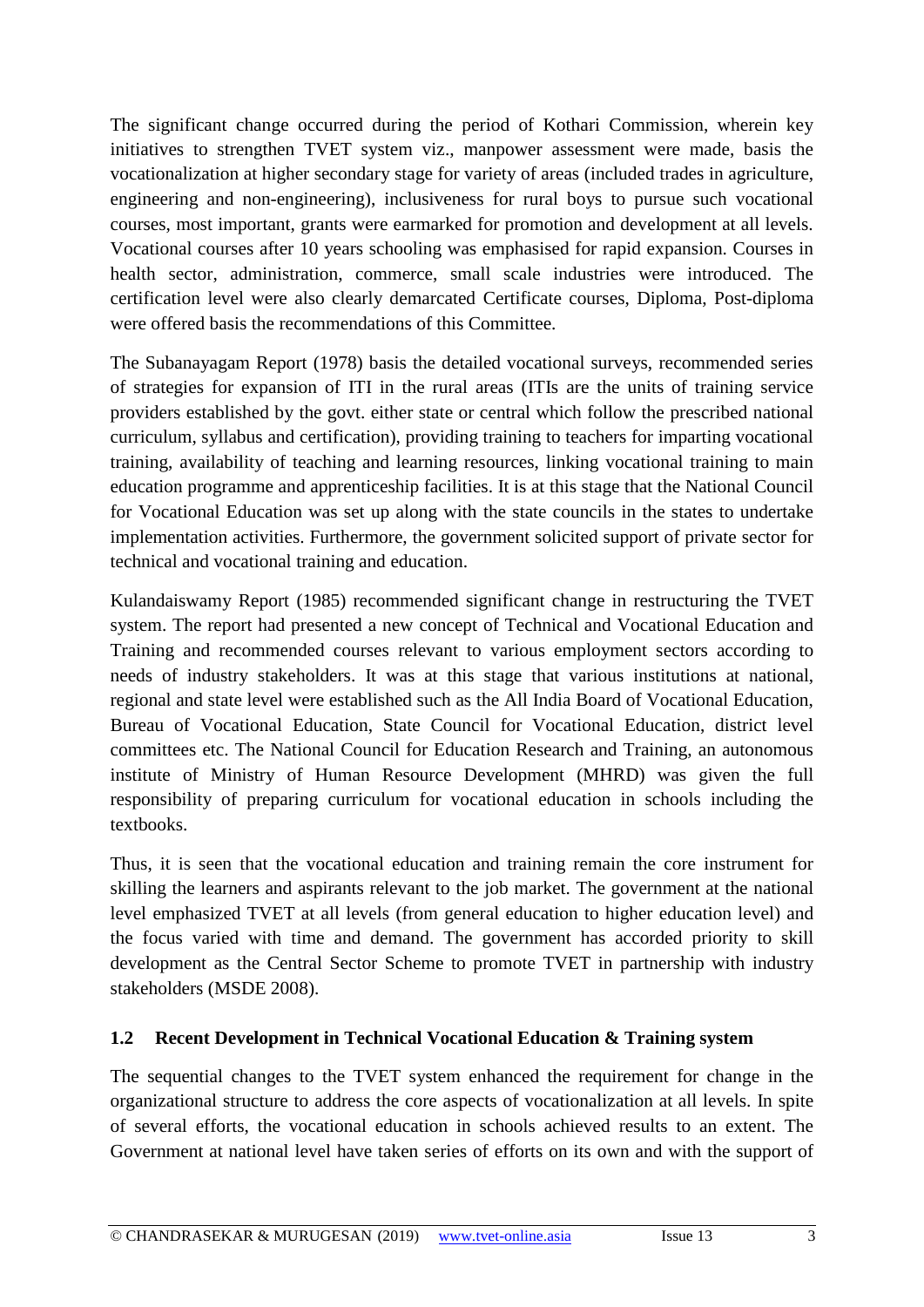externally aided institutions such as GIZ India, The World Bank and few private sector partners including NGOs to conduct a review of the TVET system. (The World Bank 2007).

Some of the key issues identified during the period (2003 to 2014) and action taken by the Government of India in brief included:

- − Designing TVET training system that is responsive to the needs of the labour market
- − Improving the management of TVET at all levels, which meant defining the roles, functions and intended objectives at the national level, regional level, and state levels and other key stakeholders directly responsible for the core functions
- − Implementation of strategies for improving the effectiveness of public vocational training institutions. The main focus was laid on industry engagement through representation of industry stakeholders with identified ITI/ vocational training providers and strengthening the apprenticeship training
- For giving more autonomy to the TVET providers, each of the ITI had localized management committee to manage the affairs with the key objective industries come closed to these institution and nurture skill development. The Institute Management Committee essentially comprised of majority of them represented by the industries having interest in developing and contributing to development of the institute. There are examples, where in Industries have taken up these ITI in supporting their overall growth and development by contributing workshops, equipment, machinery, employing the trained students and reaching to the community. However, these examples are selective to few identified sectors viz., automobiles, moulding and fabrications.
- − Increased financing of the TVET system and support the training in the non-formal sector through mechanism of training of trainers, recognizing the curriculum, a common examination system, such other framework for training, assessment and linkages.

Basis the assessment by national and international institutions such as the World Bank Study, GIZ study, UNESCO-ILO, the Central Advisory Board on Education (2008) recommended large scale vocationalization of education and engage with private sector participation in a manner that may be relevant to meet the skill needs in terms of quality, quantity, access and relevance. These were enabled by ensuring private sector participation in the management of TVET institutions and curriculum design (aimed to connect with relevant curriculum & skills as per market needs), strengthen the education component with basics of sciences, soft skills to mould learners to the job market. The committee also recommended allowing greater cost sharing i.e. moving from a system which is increasingly financed by the private sector and by student fees and ensuring that vocational technical education has vertical mobility to higher education for the prospective students.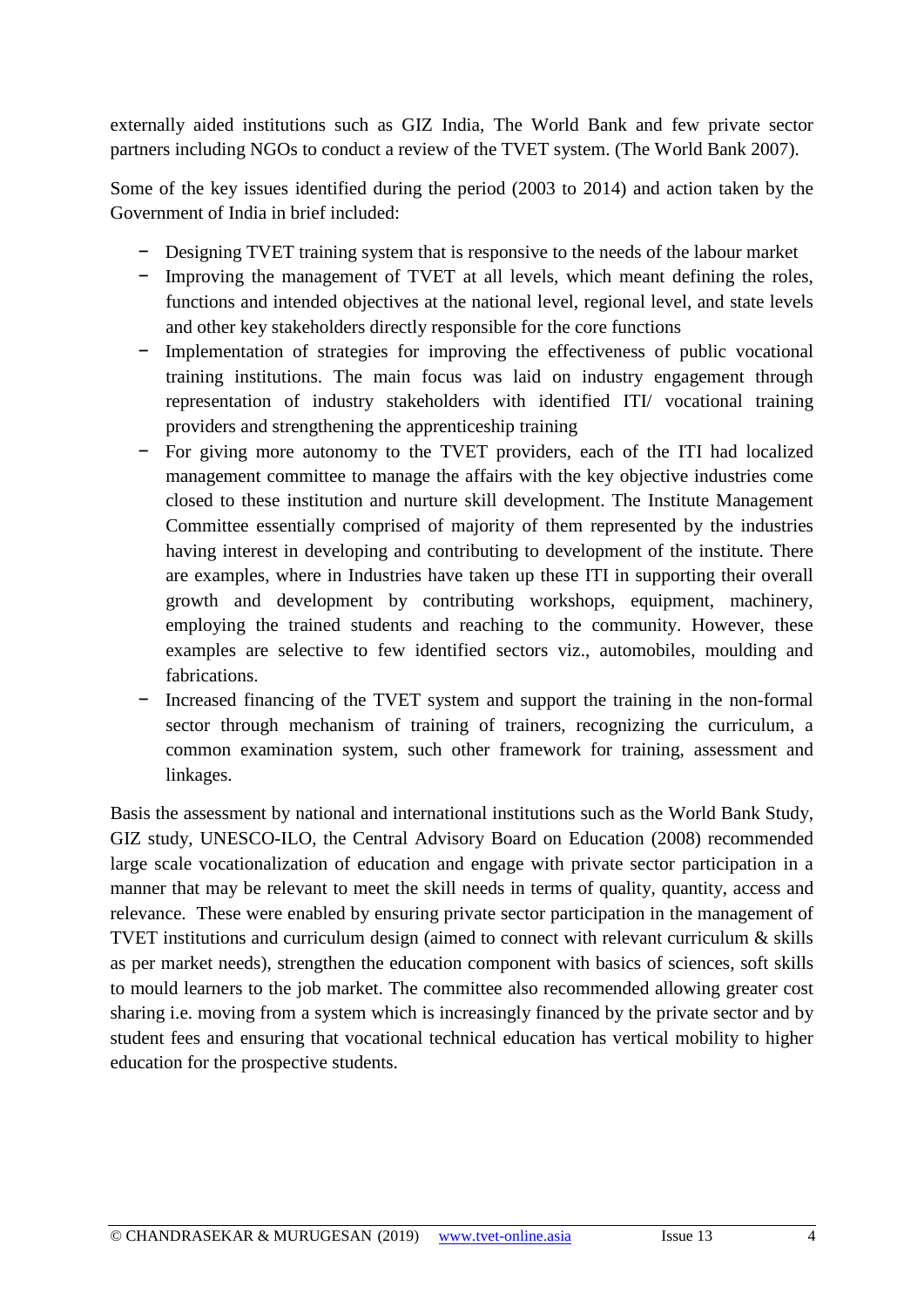#### **2 The present Institutional Structure for TVET and Skills Development System**

The first National Policy on Skill Development 2009 was formulated by the national government taking into account the several features discussed above. During this phase, the public private partnership (PPP) model for skills training development with funding support for large scale dissemination of vocational and skill training was established. An organized design and development of framework for public sector training in ITI and private sector training was formulated i.e., the National Skills Qualification Framework, which has converged from the education component and technical training.

With the aim to support vocationalization at schools, ITI levels and higher education level, the National Skill Development Fund was set up in 2009, which is an important component for large scale deployment of skill training in the country. To coordinate and manage the affairs in a more structured framework, an exclusive Ministry of Skills Development and Entrepreneurship (formerly the Department of Skills Development and Entrepreneurship) was carved and created in July 2014. The ministry was established with the aim to take active participation to drive the 'Skill India' agenda on a mission mode. The ministry is also responsible for overall coordination of all the skill development efforts across the other Ministries, geographies, removal of disconnect between demand and supply of manpower, design and development of training framework and building of new skills. (MSDE 2018)

The National Institute for Transforming India Mission (NITI Ayog) is the apex body of the Government of India vested with the responsibility for planning and allocation of overall funding made by the respective ministries and departments for the mission mode projects. With the aim to manage the largescale deployment of skill initiatives at all levels and the funding, a National Skill Development Corporation (NSDC) was set up in public private partnership mode. Further to manage the affairs of curriculum norms, assessment framework, learning content, there were independent Sector Skill Councils, which were autonomous & statutory nature. The Directorate of Training within the MSDE implements the skill initiatives in the ITI through the central sector scheme, Skill Development Initiative Scheme (SDIS), Craftsmen Training Scheme (CTS) and Craftsmen Instructor Training Scheme (CTIS).

The Figure 1 illustrates the present organizational structure of the National Skills Development Mission, which remains the apex body for all policy directions and enablers for skill initiatives and the national programme for large scale deployment. (MSDE, 2018)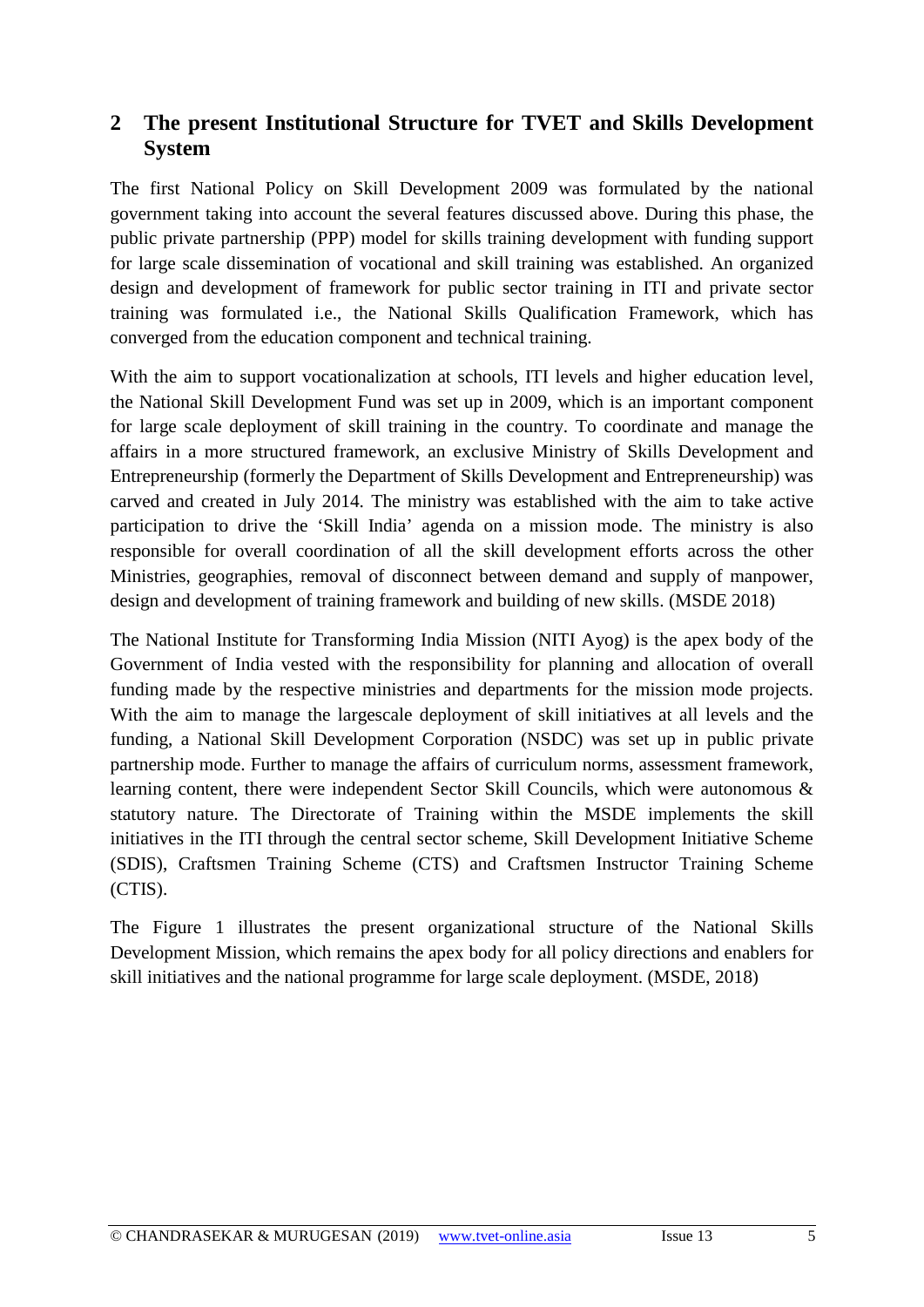

Figure 1: Programme Structure for the National Skills Development Mission

Accordingly, the technical vocational education and skills training is majorly implemented by the two key ministries viz., Ministry of Skills Development (MSDE) and Ministry of Human Resource Development (MHRD). A consolidated view of the national level institutional structure for Vocational Education Training system in India is illustrated in Figure 2. The figure also highlights the convergence to the common skills qualifications framework (NSQF).



Figure 2: National Level Institutional Structure for Technical Vocational Education and Skill Development System in India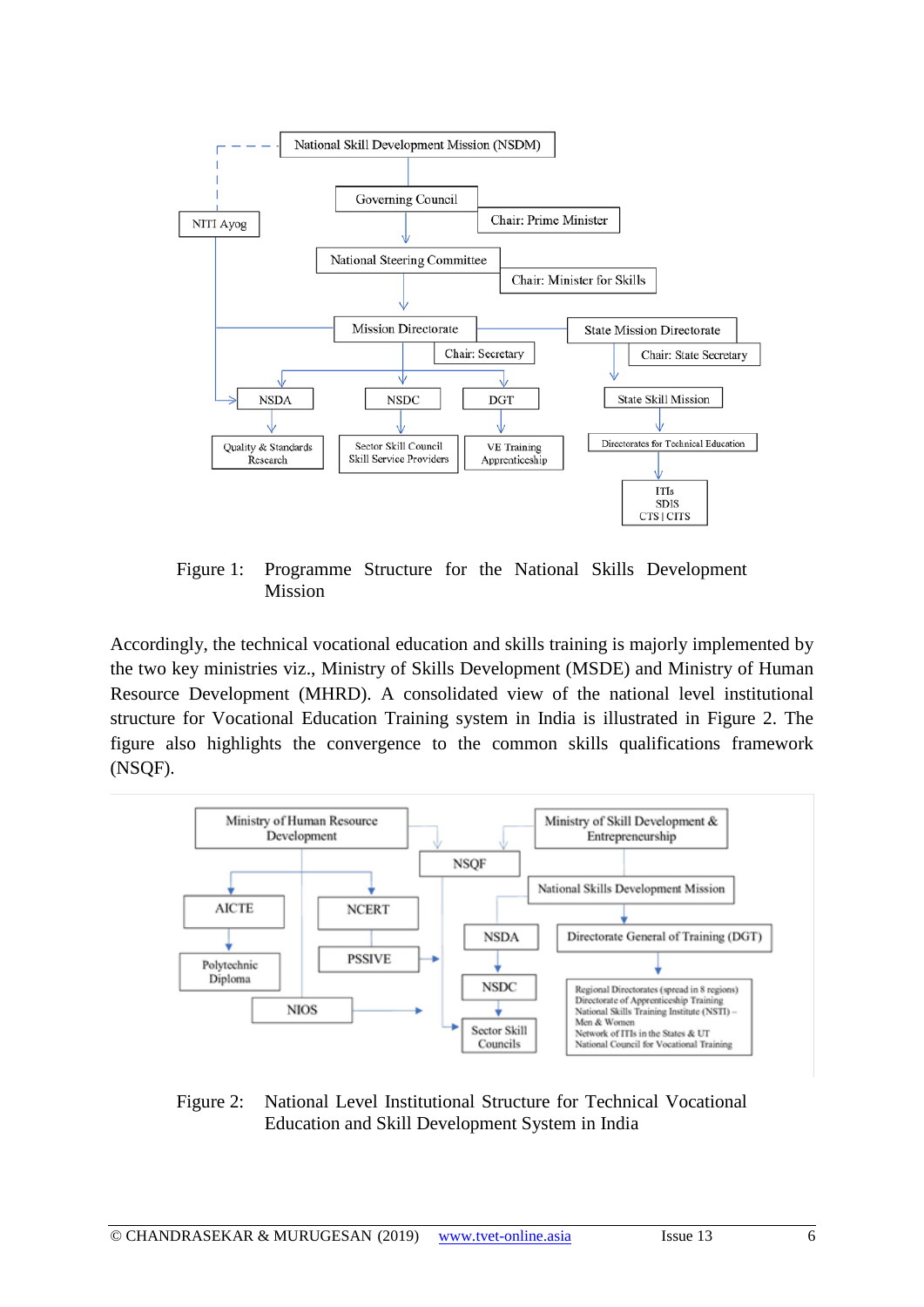The technical vocational education in schools is vested with the responsibility of the Ministry of Human Resource Development and is being promoted by key initiatives like vocationalization of secondary education within the national mission project of the national government, the Rashtriya Madhyamik Siksha Abhiyan (RMSA). The primary, secondary and technical education are the Centrally Sponsored Scheme of the Government of India at the national level, and being the concurrent subject, the states actively participate in the processes. The vocationalization in the schools is from the grade 9 (class 9, age group of 14 years) through the Central Government supported Universalization of Secondary Education (Rashtriya Madhyamik Siksha Abhiyan). The objective has been to impart skill education  $\&$ training at the school level and equip them will employable skills, thus to create interest in TVET at young (MHRD 2018).

While MHRD is responsible for TVET in the schools, its associated institutions viz., Central Board of Secondary Education (CBSE), responsible for national level terminal examinations at the school level secondary and higher secondary, National Institute of Open Schooling (NIOS), responsible for mainstreaming the school dropouts in the formal education system, National Council for Education Research and Training (NCERT) autonomous institution of the MHRD responsible for curriculum, textbooks and ICT resources for the school level also implements the vocational education, through its dedicated unit Pandit Sunderlal Sharma Institute for Vocational Education (PSSIVE). The All India Council for Technical Education (AICTE), a statutory body vested with responsibility for technical and higher technical education prescribes norms and standards, while University Grants Commission (UGC), a statutory body for higher education are engaged for preparation of syllabus and examination, recognition of prior learning, quality and standards, preparation of learning resources/ textbooks etc. respectively. BVoc/ MVoc and research level programmes are offered through this body. In almost all the cases the skills are provided by the relevant industry partner or skill training provider of AICTE (MHRD 2018).

Considering the entire technical vocational education and training (TVET) and skills development ecosystem is illustrated in the Figure 3. While the core education systems remains, the shaded portion indicate the TVET system with NSQF being part of the larger education and skills development system. Each block of training systems is linked and the entire system provides options for the learners permeability through the systems towards acquiring additional and higher level skills which is equivalent to higher qualifications of similar skill sets.

RPL is a certification process, which allows learners for transition from non-formal to an organized market by acquiring skill certification. It's a process of recognizing previous learning, often experimental towards a given qualification and allows horizontal and vertical mobility in the new skills qualification framework (ref. Gazette Notification dated 27 December 2013, Government of India).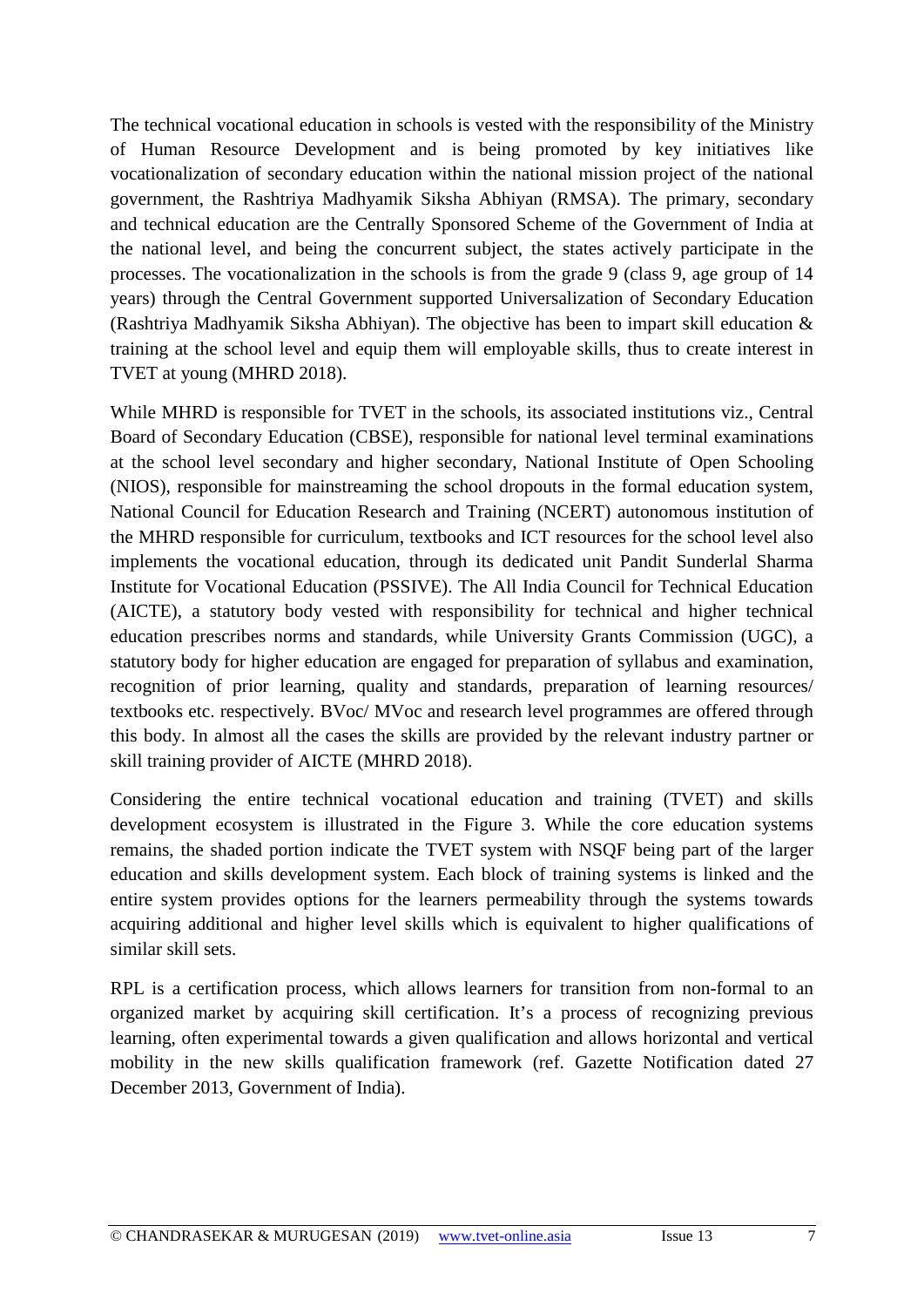

Figure 3: TVET Training and Skill Development System in India

## **3 Conclusions**

The study highlights the uniqueness of TVET and skill development system in the broad skill ecosystem in India. Both the training systems converge with the common skills qualification framework and new skill development system is evolving with unique skills acquisition system for the aspiring learners. The learners have the option of earning an accumulated credit system and take choice of skills or education and a combination of both.

The convergence of the TVET system and the skills development system has achieved a level of significance to an extent in meeting the overall intended objectives. The need for flexibility, permeability and mobility across the sectors, for additional skills acquisition is yet to be experimented in the light of flexibility, accessibility and quality. The need of the present TVET system and skill development is to understand the changing trends in the vocationalization and understand the apprehensions and challenges. Thus, there is huge opportunity for the TVET providers to address the challenges at the local, regional and national level. This will address the employability of learners in the TVET system.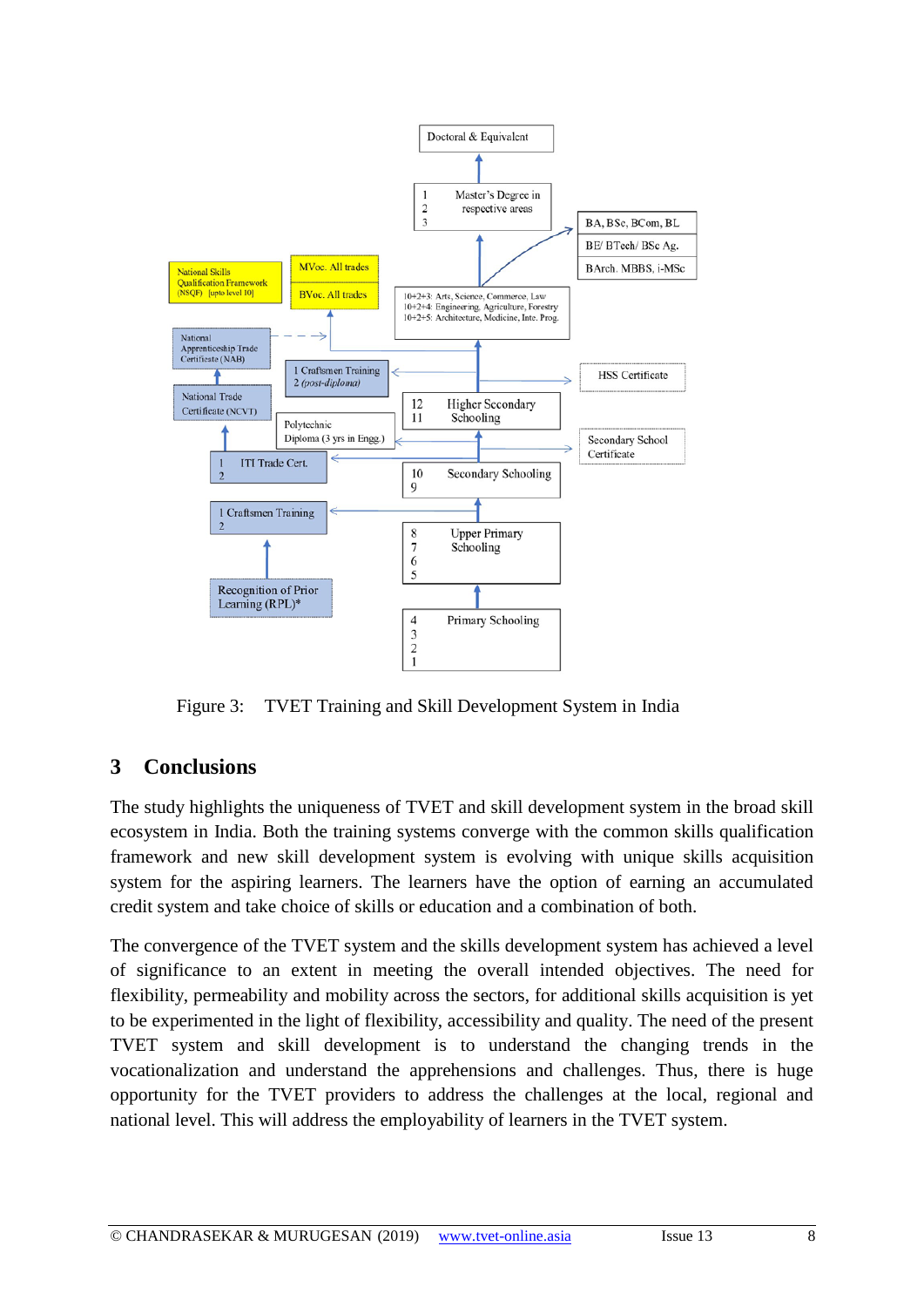The TVET and skills development system has been adapted over a period of time to meet the specific needs and systemic preconditions of India. The TVET policy and the institutional structure have focussed on the demand-supply side of the labour market. The country has given high priority for TVET system and skill development at all levels. There has been requisite scientific, technological education, technical skills that can help develop country's economic growth and development (Chandrasekar 2015).

For a country like India the emphasis on TVET and skill development system is yet to reach the aspirations of learners and employers. The training on self-employment at this level has yet to achieve its importance. The human resource requirement with relevant skills needed for the employment have varied with time, trends of development in the market requirements and demand in the employment sector. These changes pose challenge to the training service providers, training units and relevant key stakeholders. India as a country needs to adopt a dynamic strategy for rapid economic growth and realizing the vision of Vision 2050 and beyond.

#### **References**

Abbot, A. & Wood S. H. (1937). Report on Vocational Education in India. Delhi: The Manager of Publications.

Adiseshiah, M.S. (1977). Vocationalization of Higher Secondary Education and the  $+2$ Committee 1978. National Review Committee of the Union Ministry of Education. Government of India.

Central Advisory Board of Education in India (1939). Report of the Committee appointed to consider the Wardha Education Scheme. Delhi: The Manager of Publications.

Central Advisory Board of Education (1944). Report on Post-war Educational Development in India. New Delhi: Government of India Press.

Central Advisory Board of Education, (1967). Vocational Education for Agriculture and Industry, 33rd Meeting. New Delhi: Government of India Press.

Chandrasekar, B. (2015). How the private sector develops skills. UNDP. Istanbul International Centre for Private Sector Development, New Delhi: UNDP-India.

Goel, V.P. (2015). Technical and Vocational Education Training System in India for Sustainable Development. Deputy Director General, Department of Higher Education.

Government of India (1949). The Report of the University Education Commission 1948-49, The Ministry of Education. Delhi: The Manager Publications.

Government of India (1964). Report on Education Commission 1964-66. The Kothari Commission Education and Development. New Delhi: Government of India Press.

Government of India (1882). Report of the Indian Education Commission. Calcutta: The Superintendent of Government Printing.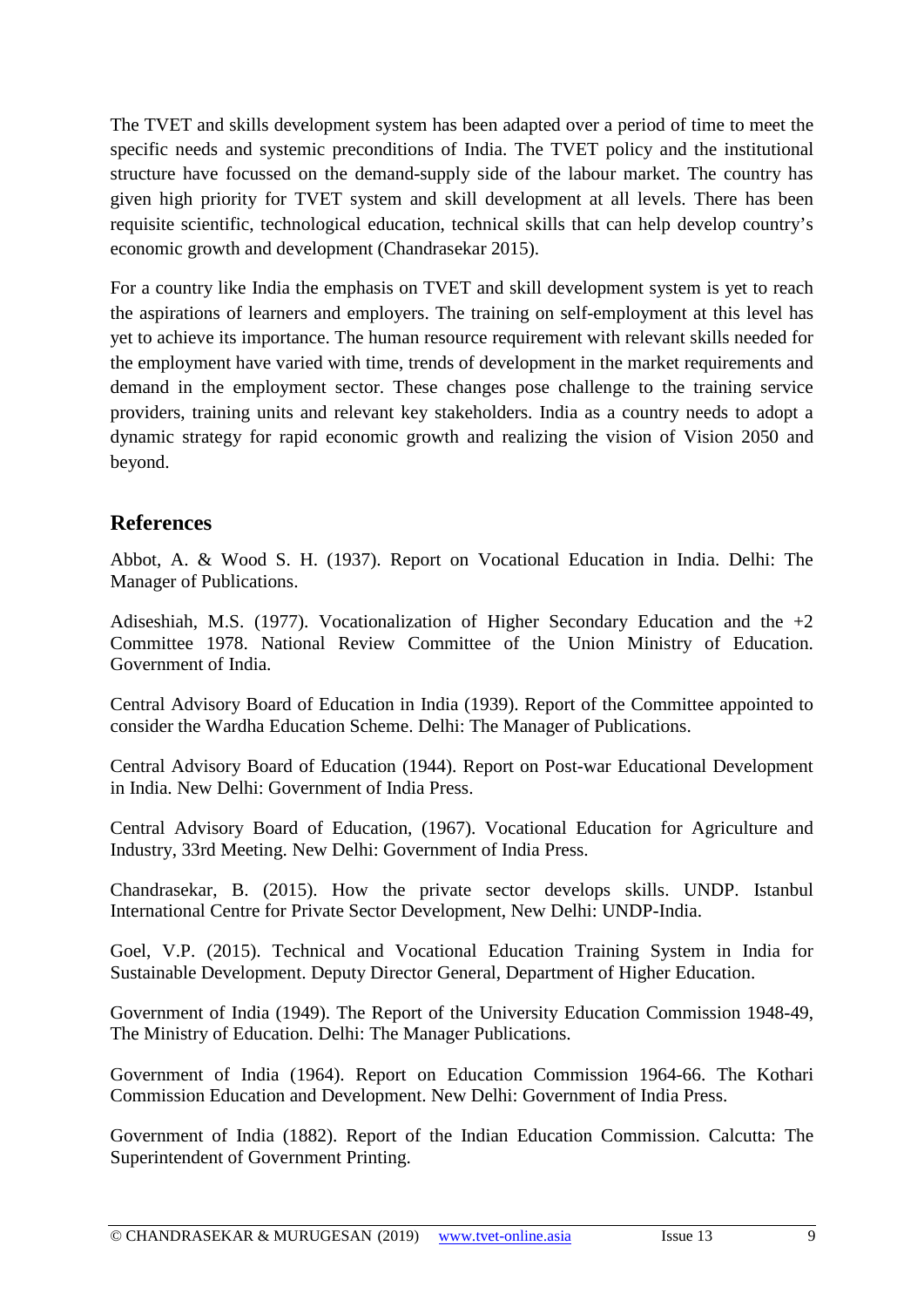Government of India (1953). Report of the Secondary Education Commission, The Ministry of Education. Madras: Jupiter Press.

Government of India, (1965). Report of the Secondary Education Commission 1965, (New Delhi: The Government of India Press.

Government of India (1968). National Policy on Education 1968. New Delhi: The Government of India Press.

Government of India (1992). Report of CABE Committee on Education Policy 1992, Department of Education, Ministry of Human Resource Development.

Government of India (2008). India Skills Development Policy 2008. Ministry of Skill Development and Entrepreneurship. Online: [https://www.msde.gov.in](https://www.msde.gov.in/) (retrieved 15.07.2013).

Hartog Sir Philip (1939). Some Aspects of Indian Education – Past and Present. London: Oxford University Press.

MHRD (2018). Ministry of Human Resource Development. Government of India: Online: [https://mhrd.gov.in](https://mhrd.gov.in/) (retrieved 15.07.2013).

Ministry of Education (1975). National Council of Educational Research and Training (NCERT). The curriculum for Ten Year school, A Framework. New Delhi: The Council.

Ministry of Human Resource Development, Government of India. Online: [https://educationinnovations.org/research-and-evidence/technical-and-vocational-education](https://educationinnovations.org/research-and-evidence/technical-and-vocational-education-and-training-tvet-system-india-sustainable)[and-training-tvet-system-india-sustainable](https://educationinnovations.org/research-and-evidence/technical-and-vocational-education-and-training-tvet-system-india-sustainable) (retrieved 15.07.2013).

MSDE (2018). Ministry of Skills and Entrepreneurship. Government of India. Online: [https://www.msde.gov.in](https://www.msde.gov.in/) (retrieved 15.07.2013).

Sapru Committee Report (1934). Report on Indian Education 1934.

Shivaji Bapu Patil (2003). A critical study of vocational courses at the secondary and higher secondary level in Kolhapur district. Maharastra: Shivaji University.

The World Bank (2007). Skill Development in India: The Vocational Education and Training System, The World Bank document. Online: [http://documents.worldbank.org/curated/en/314211468035471251/Skill-development-in-](http://documents.worldbank.org/curated/en/314211468035471251/Skill-development-in-India-the-vocational-education-and-training-system)[India-the-vocational-education-and-training-system](http://documents.worldbank.org/curated/en/314211468035471251/Skill-development-in-India-the-vocational-education-and-training-system) (retrieved 15.07.2013).

UNESCO & ILO (2002). Technical and Vocational Education and Training for 21st Century. UNESCO and ILO Recommendations.

Wood's Despatch (1854). Report of the Committee on Education, 1854.